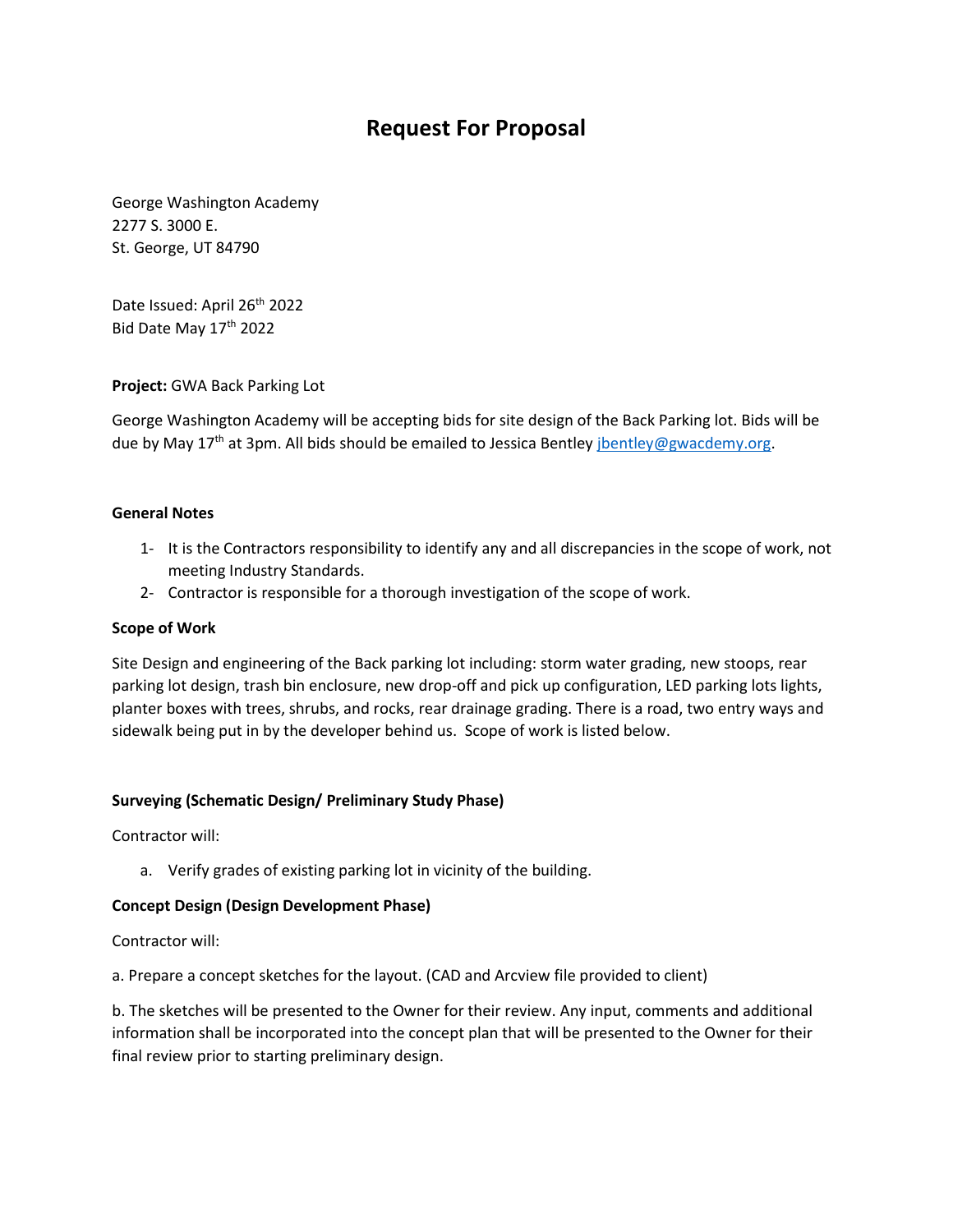# **Preliminary Design (Design Development Phase)**

Contractor will:

a. Prepare Preliminary Plans indicating proposed building location and elevation, grading plan, proposed new lighting, existing and proposed dumpster location, etc.

# **Final Design (Bidding, Construction & Contract Document Phase)**

Contractor will:

a. Prepare Construction Plans and Specs suitable for bidding the project based on the Preliminary Plans. The plans will consist of a site grading and drainage, subsurface piping, asphalt, parking lot lighting, and dumpster enclosure construction.

b. Provide the necessary engineering calculations.

c. Prepare a cost estimate and bid tabs for the project including quantities.

d. Attend a meeting with GWA Board to review plans and specifications, as requested by the Owner.

## **Construction Staking (Construction Phase):**

Contractor will provide your construction contractor stakes for the items specified below. Each item will be staked the specified number of times, the construction contractor will be provided with cut sheets for all stakes set.

a. Site Grading and drainage  $\theta$  Stake parking lot

## **(Post Completion/ Warranty Phase):**

Contractor will:

a. Prepare a set of record documents using information furnished by the owner, the construction contractor and as measured by the Contractor, (including the invert elevations of culverts and field changes to the plans). This set of documents shall consist of the original plan sheets altered by striking out the original elevation or distance and printing the record information.

## **Contacts:**

Interested bidders shall contact Jessica Bentle[y jbentley@gwacademy.org](mailto:jbentley@gwacademy.org) to be included on the bidder's list in the event that any addendums are issued for this project.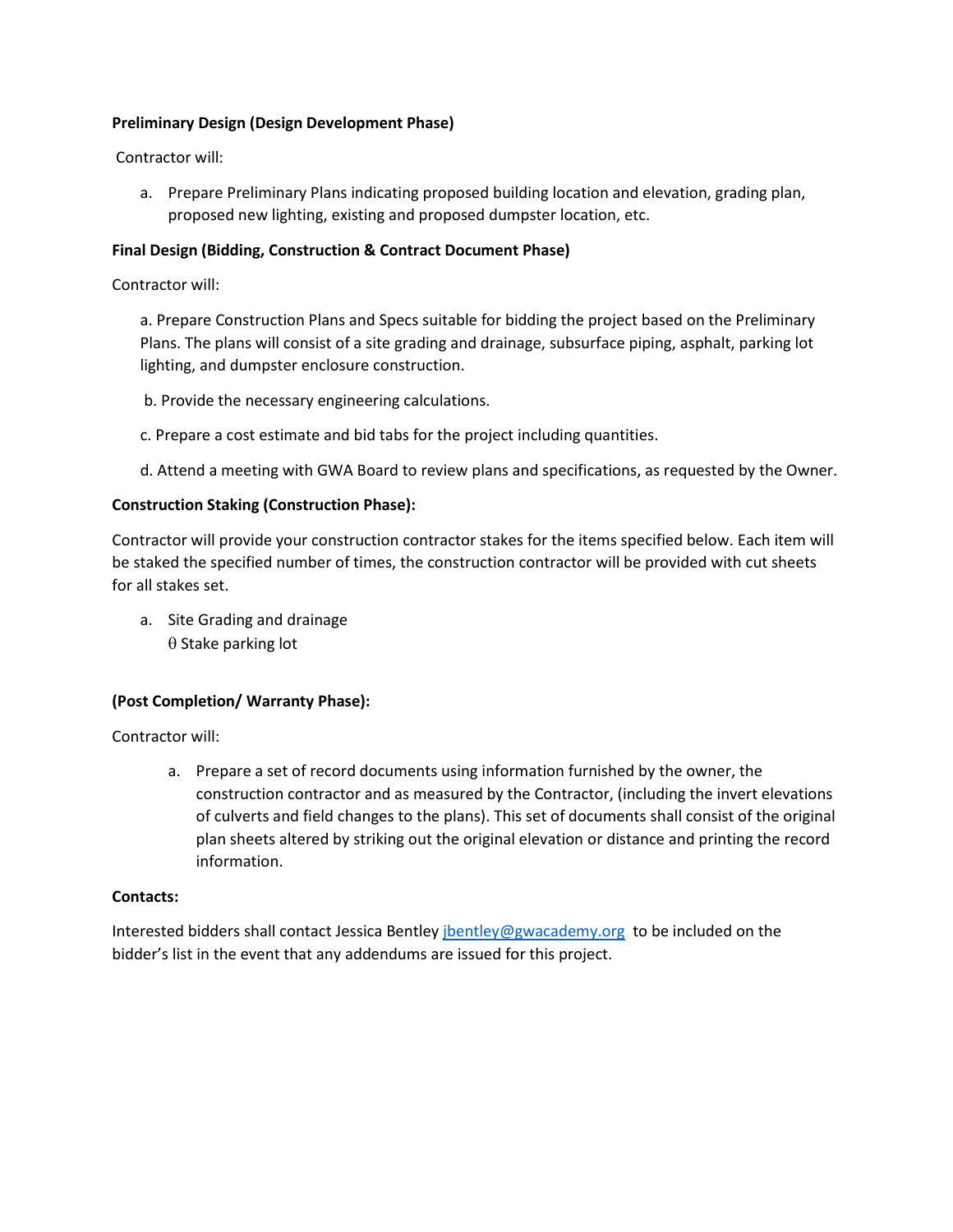# **Time of Performance**

The contractor's schedule for preparation and delivery of the documents requested by the Owner shall be in accordance to a schedule mutually agreed upon between the Contractor and Owner, which will be established upon final approval of the Owner-Design Professional Agreement contract and prior to the commencement of any work.

GWA RESERVES THE RIGHT TO REJECT ANY AND ALL BIDS FOR ANY REASON.

# **Bidding Notes:**

1. Submit proposal in lump sum (supply and install),

2. All Contractors must provide the following along with their bid submittal:

a. Completed and signed Construction Bid Form

b. A copy of Current Vendor's License (or a copy of the submitted application)

c. A copy of Current Insurance Certificate, Commercial Liability of \$1 million and Design Professional Liability of \$2 million.

d. A copy of Authorized Signature Sheet (submitted with first bid submittal)

All proposals MUST be emailed